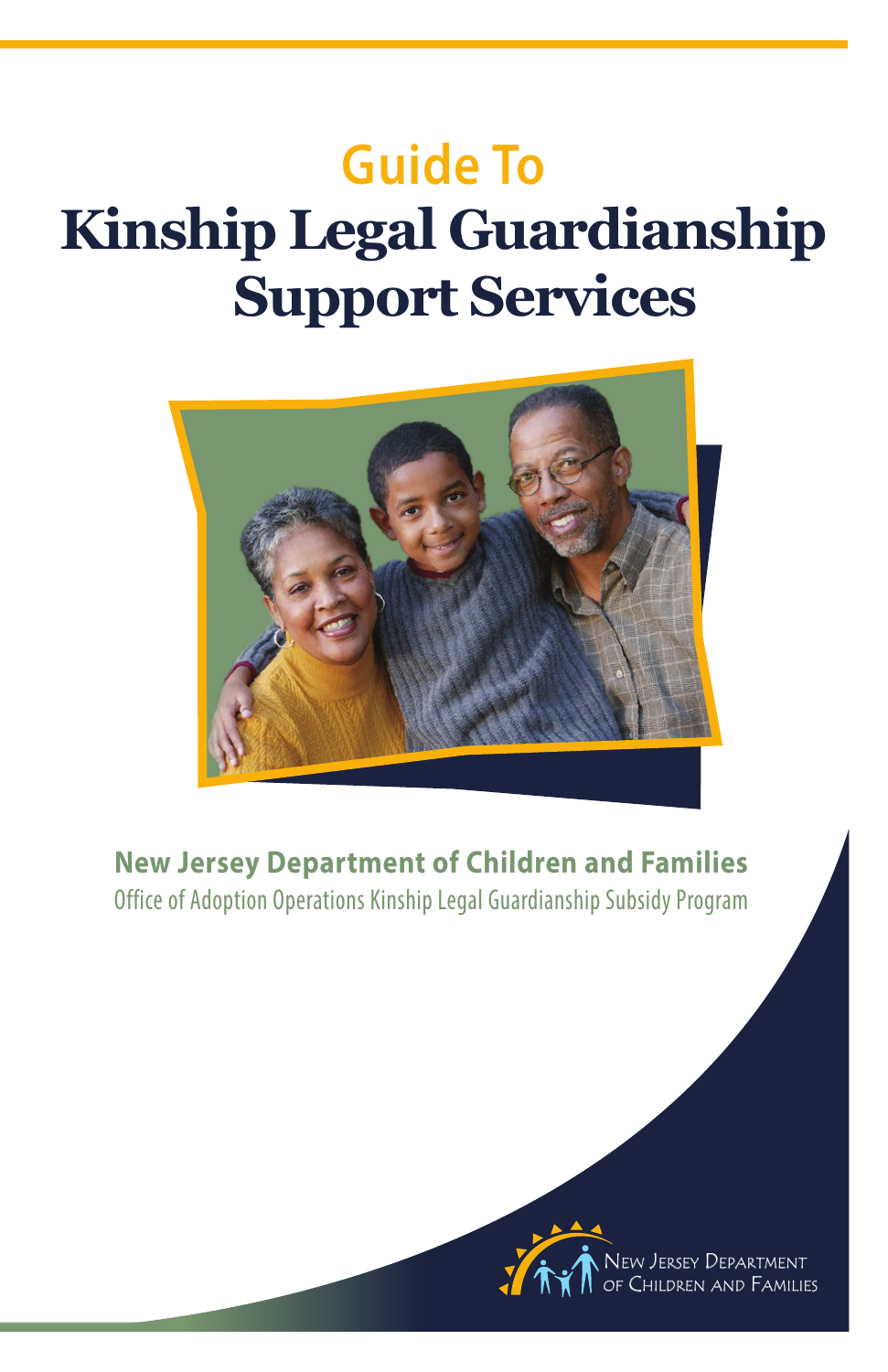## **Kinship Legal Gaurdianship Support Services**

#### **Kinship Legal Guardianship (KLG) Subsidy Program**

To report a change of address, change of payee, Medicaid issues, or have questions regarding subsidy payments, Annual Renewal Compliance Letters, 18 year old school verification, or if you need to speak with a KLG Subsidy Specialist.

> www.njadoptionsubsidy.org 1-866-233-5356 or 609-888-7460

New Jersey Department of Children and Families Office of Adoption Operations 50 East State St, PO Box 717 Trenton, NJ 08625-0717

## **Kinship Navigator Program**

If you are caring for a relative's child this program offers information and referral services for a wide range of needs. Kinship caregivers may qualify for help with child care costs and paying for one time expenses such as furniture, moving costs, clothing, or other costs associated with the care of the child.

Dial 2-1-1 or 1-800-435-7555 or 1-877-652-1148

**KinKonnect**

The New Jersey Kinship Legal Guardianship Resource Clearing House (KinKonnect) provides Kinship Legal Guardianship information, online resources, email and phone support, lending library, and referral service to individuals involved with Kinship care in New Jersey.

> www.kinkonnect.org 1-877-KLG-Line or 1-877-554-5463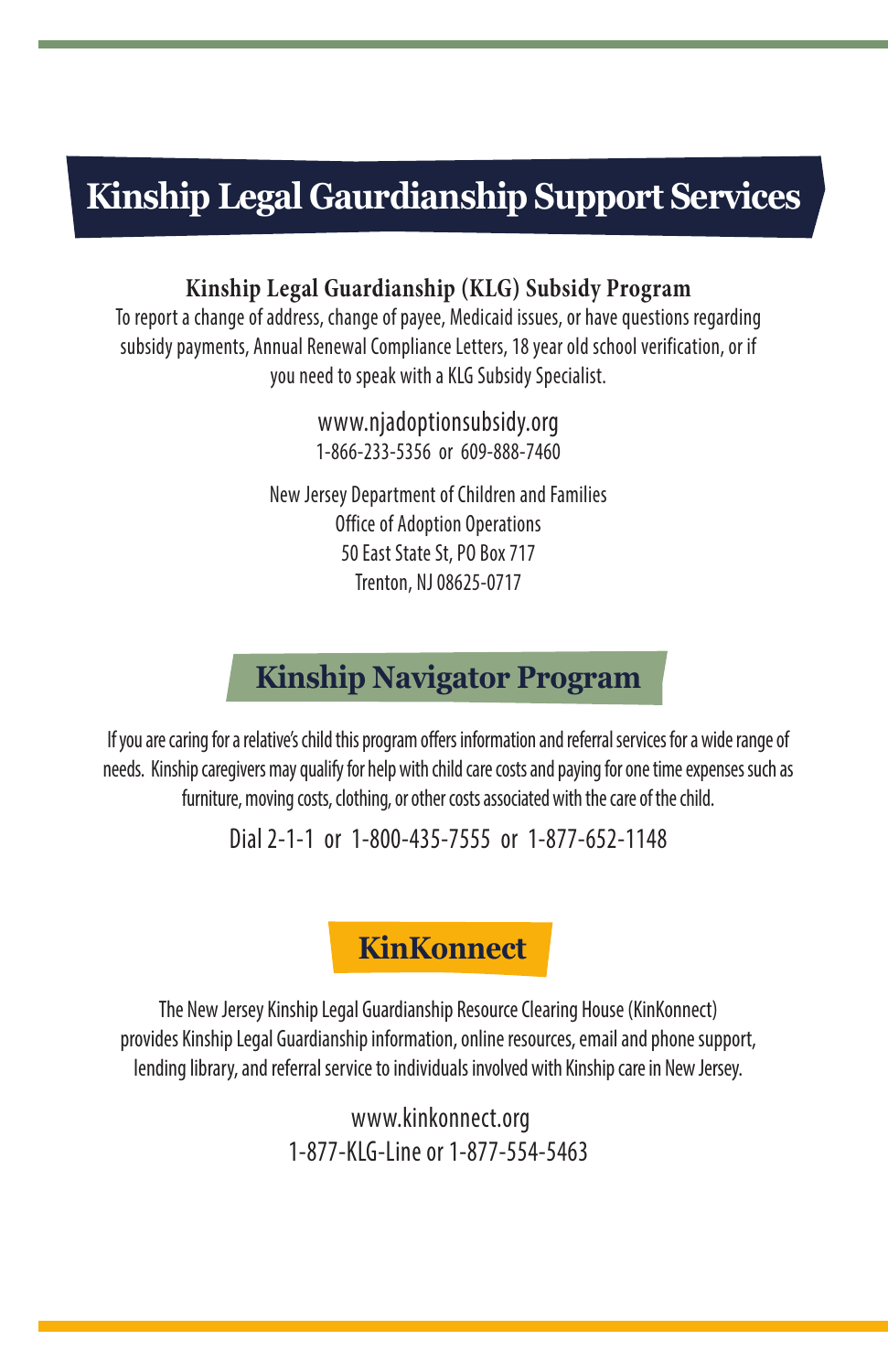## **Kinship Legal Gaurdianship Financial Resources**

## **Direct Deposit/Debit Cards**

For questions about direct deposit call 1-844-830-6178 or visit www.njdcfpaymentcenter.com

For questions about your debit card, call 1-866-461-4094 or visit www.EPPICard.com

### **Medical Insurance/Medicaid**

Medicaid Hotline: 1-800-356-1561 Health Benefits Identification Card (Replacement Card): 1-877-414-9251 Health Maintenance Organization (HMO): 1-800-701-0710 (ask for a CP&P representative)

#### **Healthcare Marketplace**

Healthcare Marketplace provides health insurance for anyone who does not have health or dental insurance, or who may have insufficient insurance www.healthcare.gov 1-800-318-2596

### **Educational Resources**

#### **New Jersey Department of Children and Families Scholarship Programs**

Tuition and scholarship programs provide funds for eligible applicants to attend public institution of higher learning or county vocational schools.

> www.fafsonline.org 1-800-222-0047 or 609-520-1500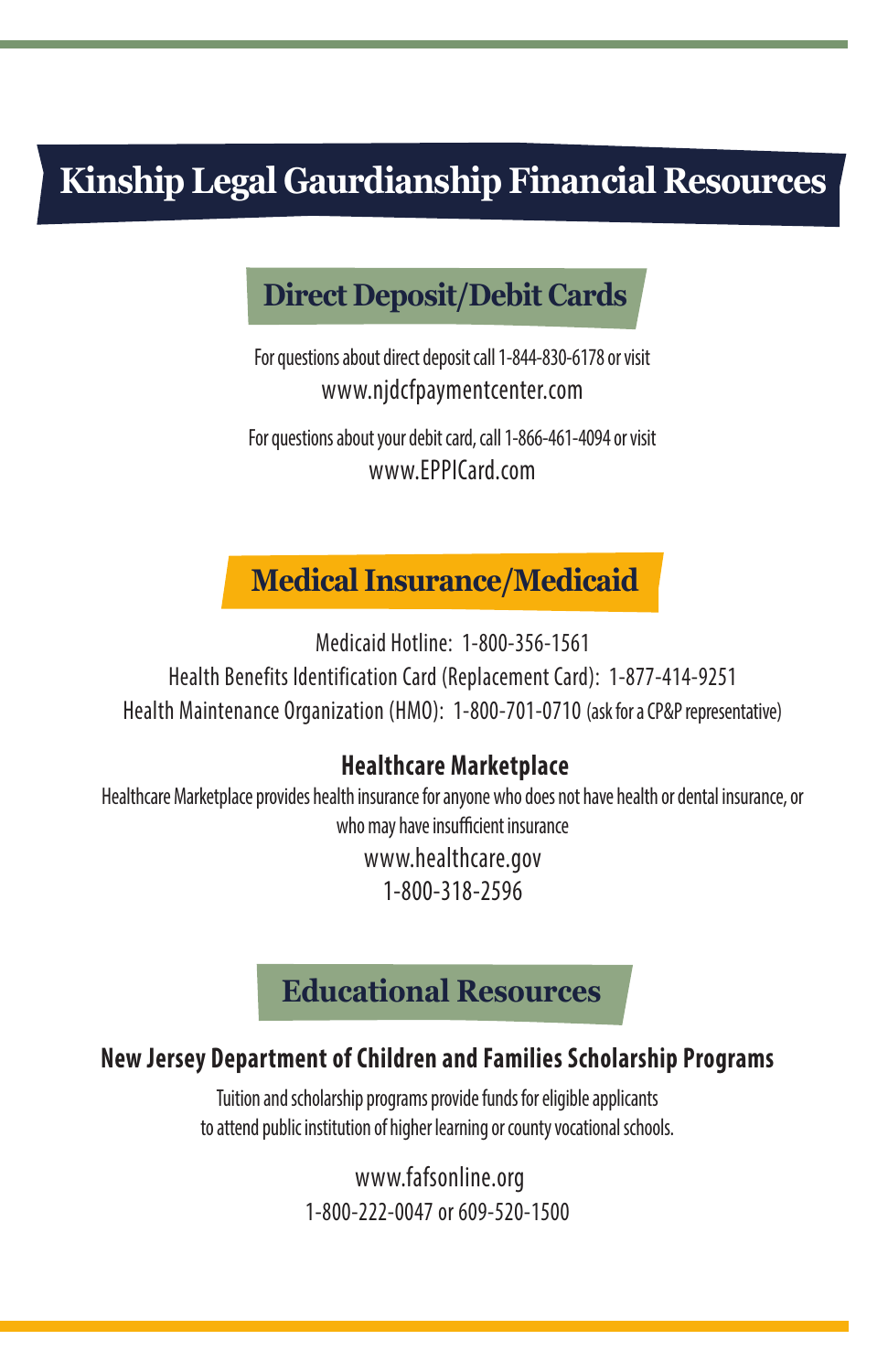#### **Casey Family Programs and Foster Care to Success**

Since 2000, The Casey Family Programs and Foster Care to Success Scholarships have helped thousands of foster youth and former foster youth attend and graduate from college and post-secondary training programs. Undergraduate scholarships range from \$1500 to \$6000 annually and are renewable for up to five years. Applicants must have had KLG finalized after their 16th birthday, or have been in care for the consecutive 12 months prior to their 18th birthday. Scholarship recipients are eligible to participate in the Foster Care to Success Academic Success, Senior Year Coaching and Aim Higher Fellows programs, and to receive care packages.

For more information on the Casey Family Scholarship Program and Foster Care to Success, visit

www.fc2success.org 800-950-4673

### **Federal Student Aid (FAFSA)**

Application for all federally funded student aid

fafsa.ed.gov 1-800-4-FED-AID (433-3243) TTY at 1-800-730-8913

## **Child Behavioral, Emotional, and/or Disability Challenges**

## **Behavioral Health Services for Children and Youth**

### **Division of Children's System of Care (CSOC) - Perform Care**

Staff is available 24 hours a day, 7 days a week to help families get in-home counseling, behavioral health, and developmental disabilities services for children. Mobile response assistance is available 24 hours a day during a mental health crisis.

> www.performcarenj.org 1-877-652-7624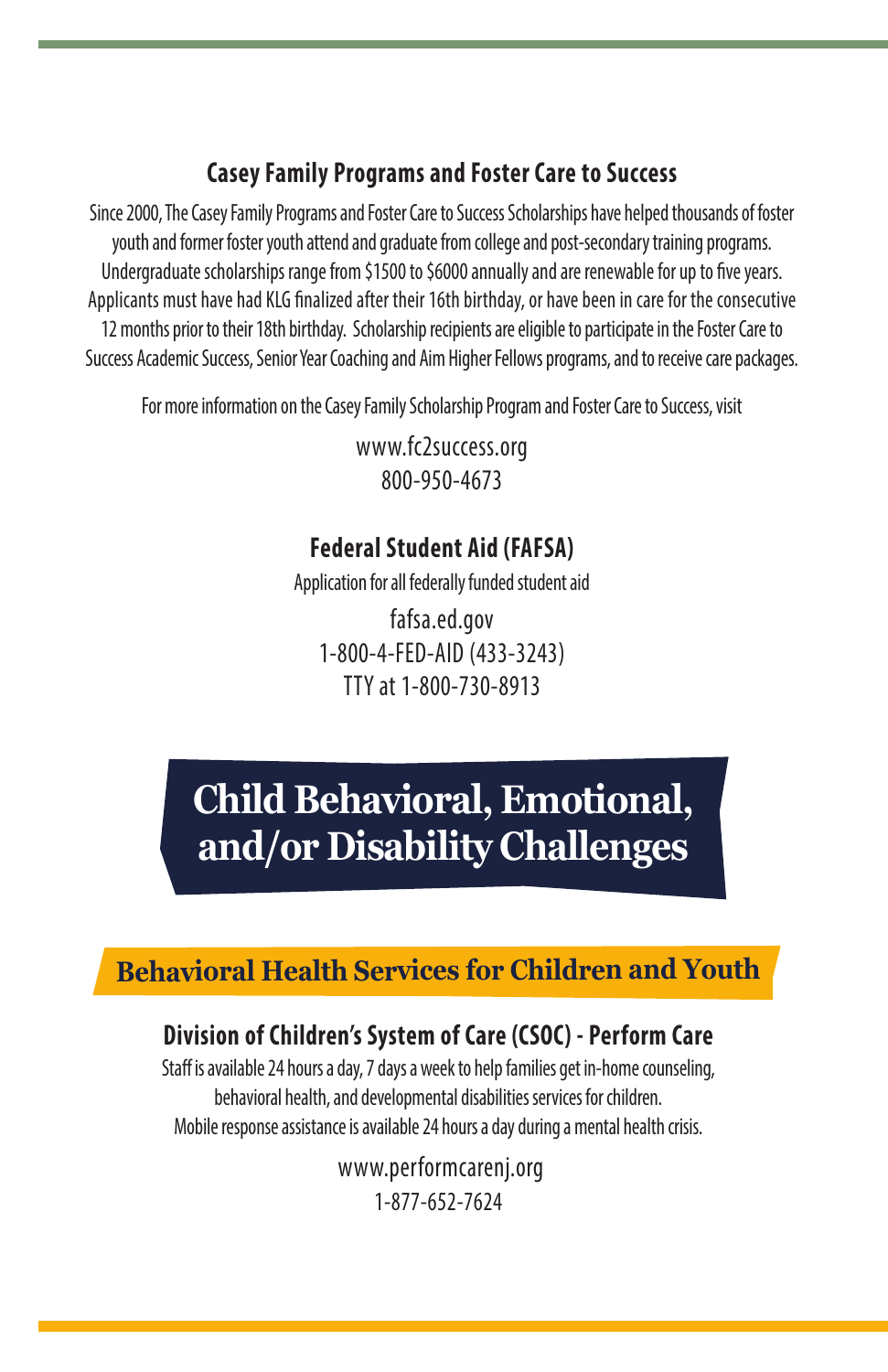## **Child Care for Children with Special Needs**

Resources compiled by the Office of Early Child Care and Education in the Department of Human Services.

www.state.nj.us/humanservices/clients/family/special 609-292-8444 or 1-800-332-9227

#### **Commission for the Blind & Visually Impaired**

The Commission for the Blind and Visually Impaired (CBVI) promotes and provides services in the areas of education, employment, independence and eye health for persons who are blind or visually impaired, their families and the community.

> www.state.nj.us/humanservices/cbvi/home 1-877-685-8878

## **Division of the Deaf and Hard of Hearing**

DDHH maintains up-to-date and constructive resources on hearing loss including communication access referral services, technical assistance, equipment distribution, stakeholder communications and advocacy.

> www.state.nj.us/humanservices/ddhh/home 1-800-792-8339 V/TTY toll free in New Jersey 609-984-7281 V/TTY 609-984-0390 FAX 1-866-771-7947 VP (Video Phone)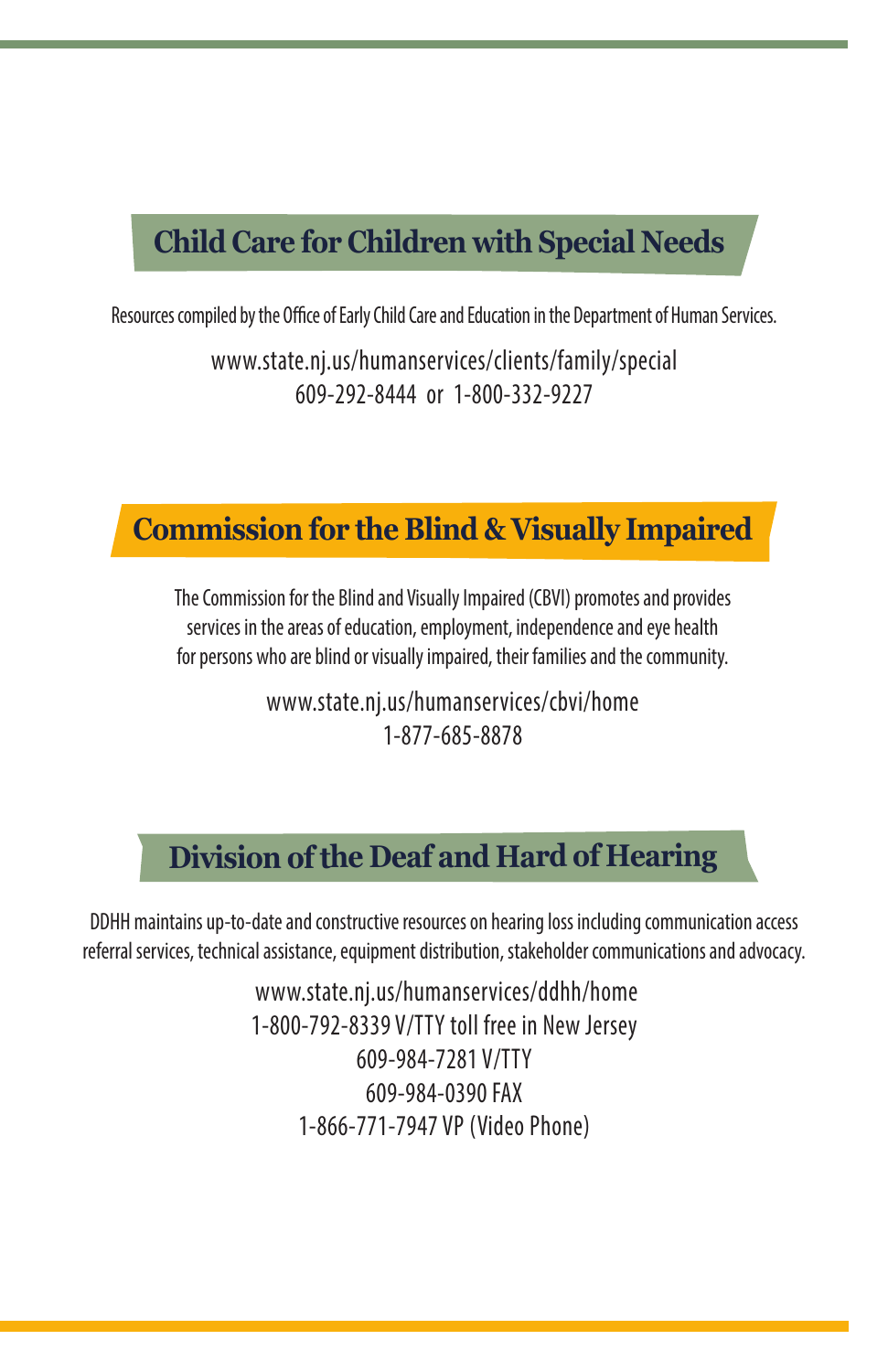#### **NJ Department of Children and Families Youth Hotline**

This youth hotline serves all youth and young adults in New Jersey. Youth get help with their daily challenges from professional staff and trained volunteers. Anonymity and confidentiality are assured except in life threatening situations.

> www.2ndfloor.org 24 hours a day – 7 days a week 1-888-222-2228

## **Other Support Services**

#### **Adolescent Services and Resources**

Provides information and resources for employment and career planning, educational resources, healthcare, LGBTQI resources, pregnant and parenting youth, and statewide youth resources and supports.

> www.nj.gov/dcf/adolescent/ 609-888-7100

#### **NJ Youth Resource Spot**

www.njyrs.org

#### **Child Care Help Line of New Jersey**

#### **Child Care Resource and Referral Agencies**

Services include information and referral to help parents locate child care resources and to answer typical questions regarding types of child care, how to pay for care, and even how to become a family day care provider.

> www.state.nj.us/humanservices/dfd/programs/child 1-800-332-9227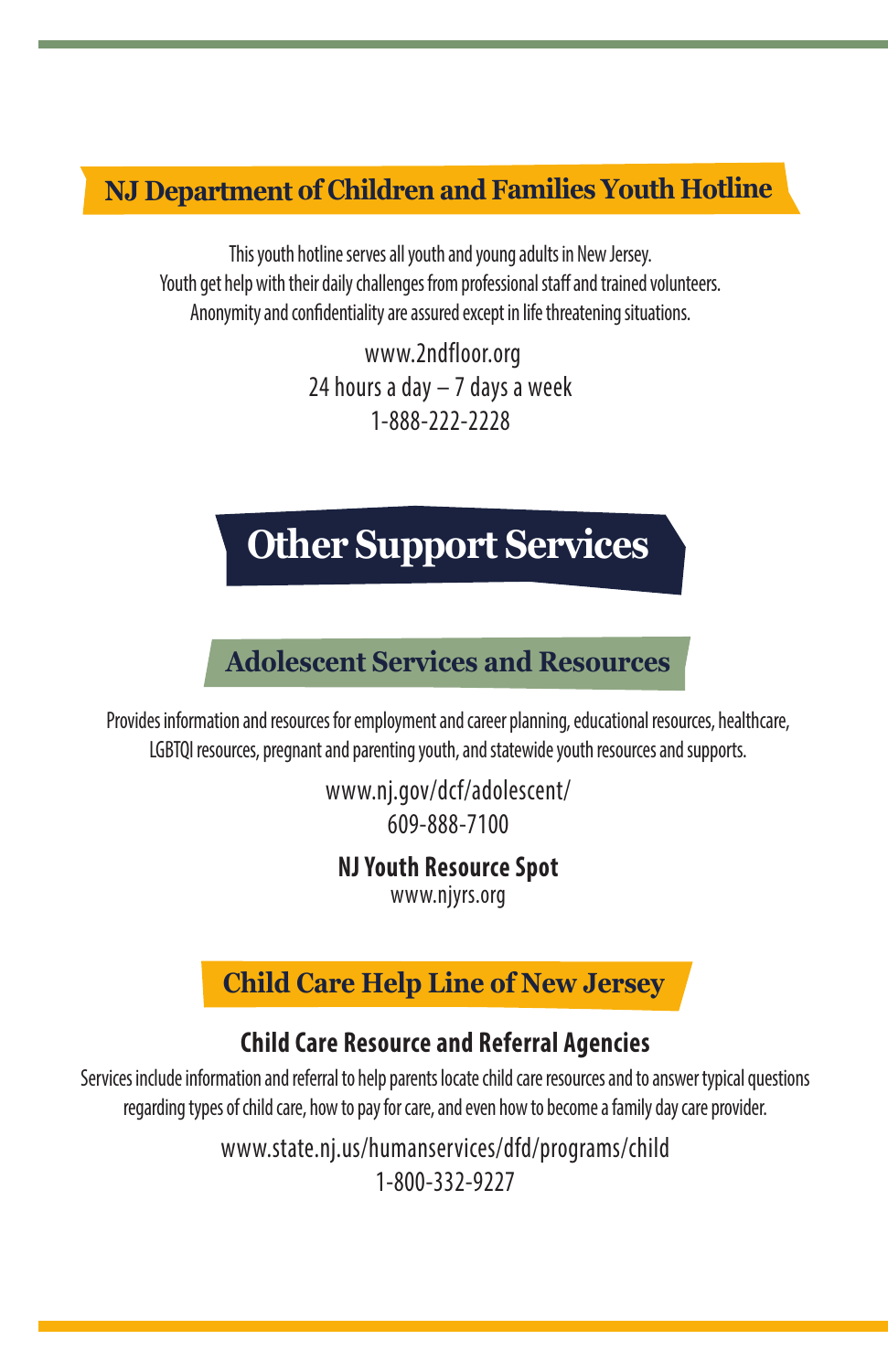## **NJ Domestic Violence Hotline**

#### **New Jersey Coalition For Battered Women**

www.njcbw.org 24 hours a day – 7 days a week NJ Domestic Violence Hotline: 1-800-572-SAFE (1-800-572-7233) National Domestic Violence Hotline: 1-800-779-7233 TTY: 1-800-787-3224

#### **Gambling Addiction**

www.800gambler.org 1- 800-GAMBLER (1-800-426-2537)

## **Division of Mental Health Services for Adults**

www.state.nj.us/humanservices/dmhs/home 1-800-382-6717

**NJ State Bar Association's Automated Help-line**

Need legal help but cannot afford a lawyer? 732-249-5000

## **One Simple Wish**

One Simple Wish grants wishes for foster child, children who have aged out of foster care and vulnerable children and families throughout the United States.

www.onesimplewish.org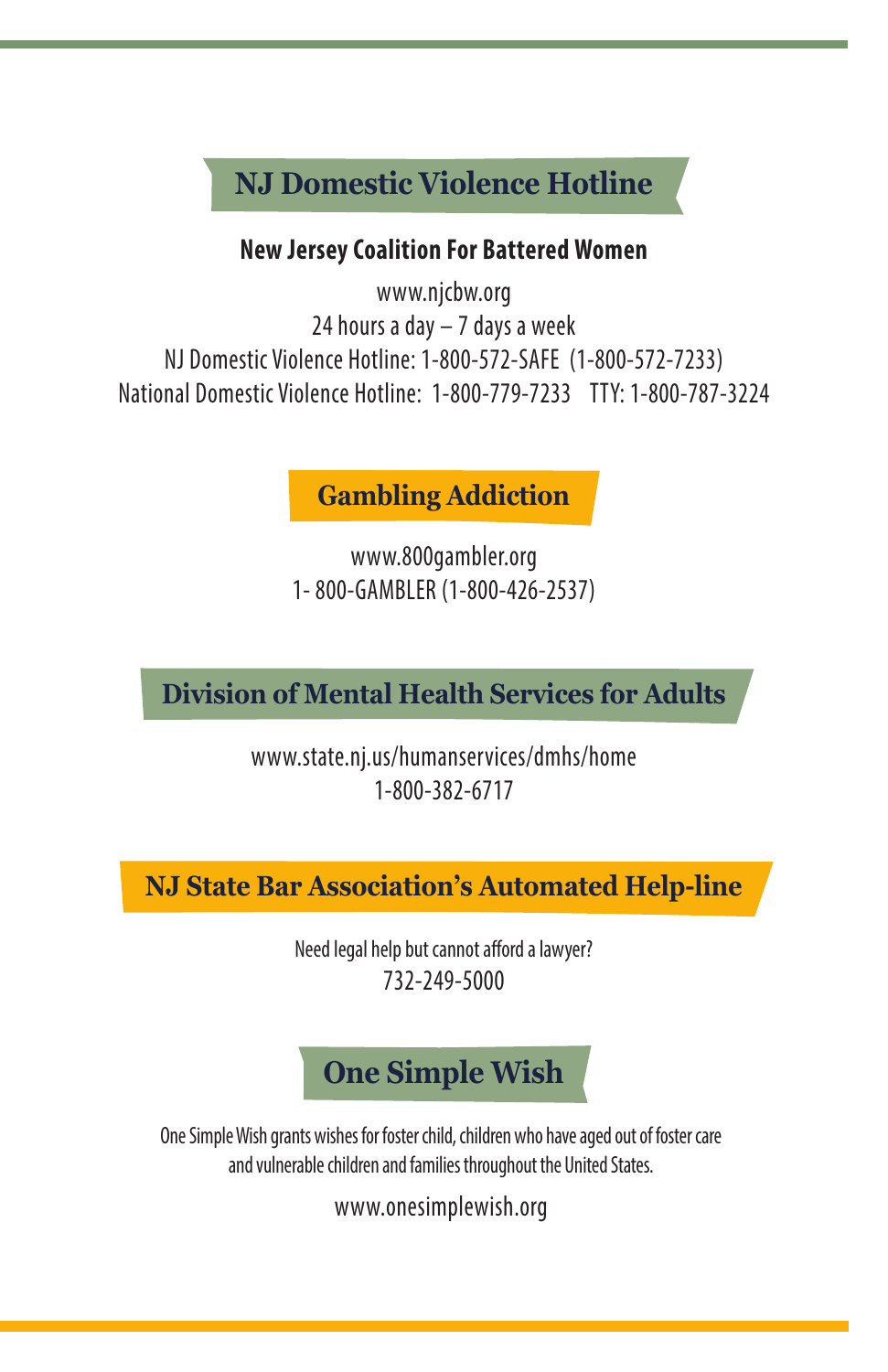## **Financial Assistance Resources**

#### **Children's Catastrophic Illness Relief Fund**

Financial help for families overwhelmed by a child's medical bills

### 1-800-335-FUND (1-800-335-3863)

#### **Child Support Hotline**

As a Kinship Legal Guardian you may be eligible for child support payments. The parents of the children may have an obligation to pay you child support.

> www.njchildsupport.org 1-877-NJ KIDS1 (1-877-655-4371)

#### **Food Stamps**

Federal benefit program which helps eligible working and non-working low income individuals and families pay for food.

https://oneapp.dhs.state.nj.us 1-800-687-9512

#### **General Financial Assistance**

Contact your County Board of Social Services. The link below will provide you with the County Welfare Agencies phone numbers and addresses.

www.state.nj.us/humanservices/dfd/programs/njsnap/cwa/ Division of Family Development (Main Number) 1-800-792-9773

#### **NJ Helps**

Find services and programs for children, families and individuals. You can also get prescreened for eligibility for Food Stamps, Medicaid and other programs.

www.njhelps.org

#### **NJ Housing Resource Center**

For accessible and affordable housing

www.njhousing.gov 1-877-428-8844

#### **WIC Program**

Nutrition program providing nutritious foods to supplement the diets of pregnant, breast feeding, or post-partum women, as well as children up to the age of five.

> www.state.nj.us/health/fhs/wic 1-866-44-NJWIC (446-5942)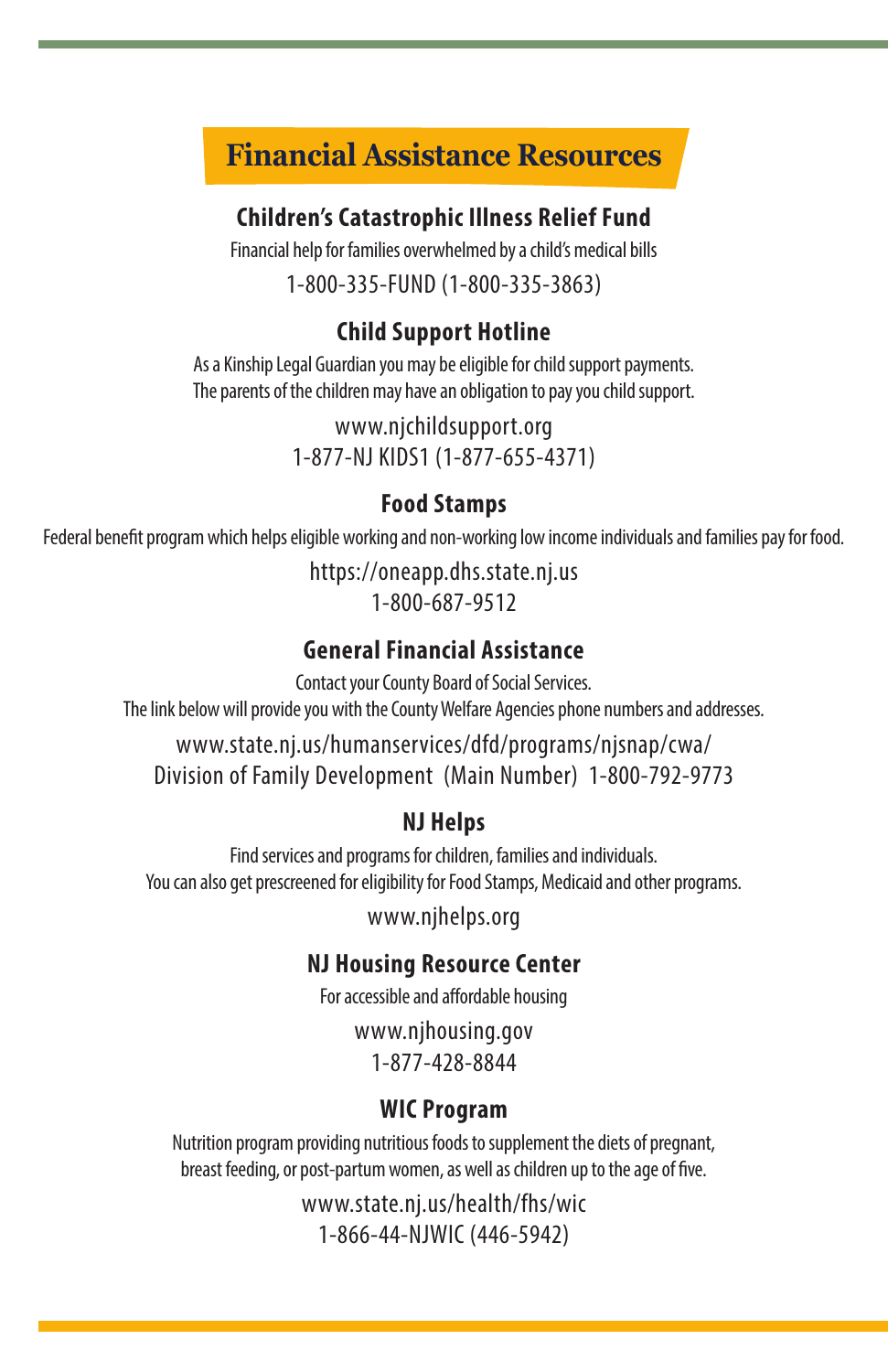## **Utility Bill Assistance**

#### **Low Income Home Energy Assistance (LIHEAP)**

1-800-510-3102

#### **NJ Shares**

1-866-657-4273

#### **Universal Service Fund (USF)**

1-866-240-1347 or 1-800-510-3102

## **Help Line NJ 2-1-1**

#### **Basic Human Needs Resource**

Food banks, clothing closets, shelters, rental assistance, utility assistance

#### **Support for Seniors and Persons with Disabilities**

Adult day care, congregate meals, Meals on Wheels, respite care, home health care, transportation, homemaker services

### **Support for Children, Youth and Families**

Childcare, after school programs, Kids Care (health insurance programs), family resource centers, summer camps and recreation programs, mentoring, tutoring, protective services

### **Physical and Mental Health Resources**

Health insurance programs, Medicaid and Medicare, maternal health, Children's Health Insurance Program, medical information lines, crisis intervention services, support groups, counseling, drug and alcohol intervention and rehabilitation

### **Employment Supports**

Financial assistance, job training, transportation assistance, education programs

## **Family Helpline**

Parents feeling stressed can call and work through their frustrations 24 hours a day 7 days a week . The staff is made up of trained volunteers of Parents Anonymous. 1-800-THE-KIDS (843-5437)

**\*Dial 2-1-1 from any phone or visit www.nj211.org for more information**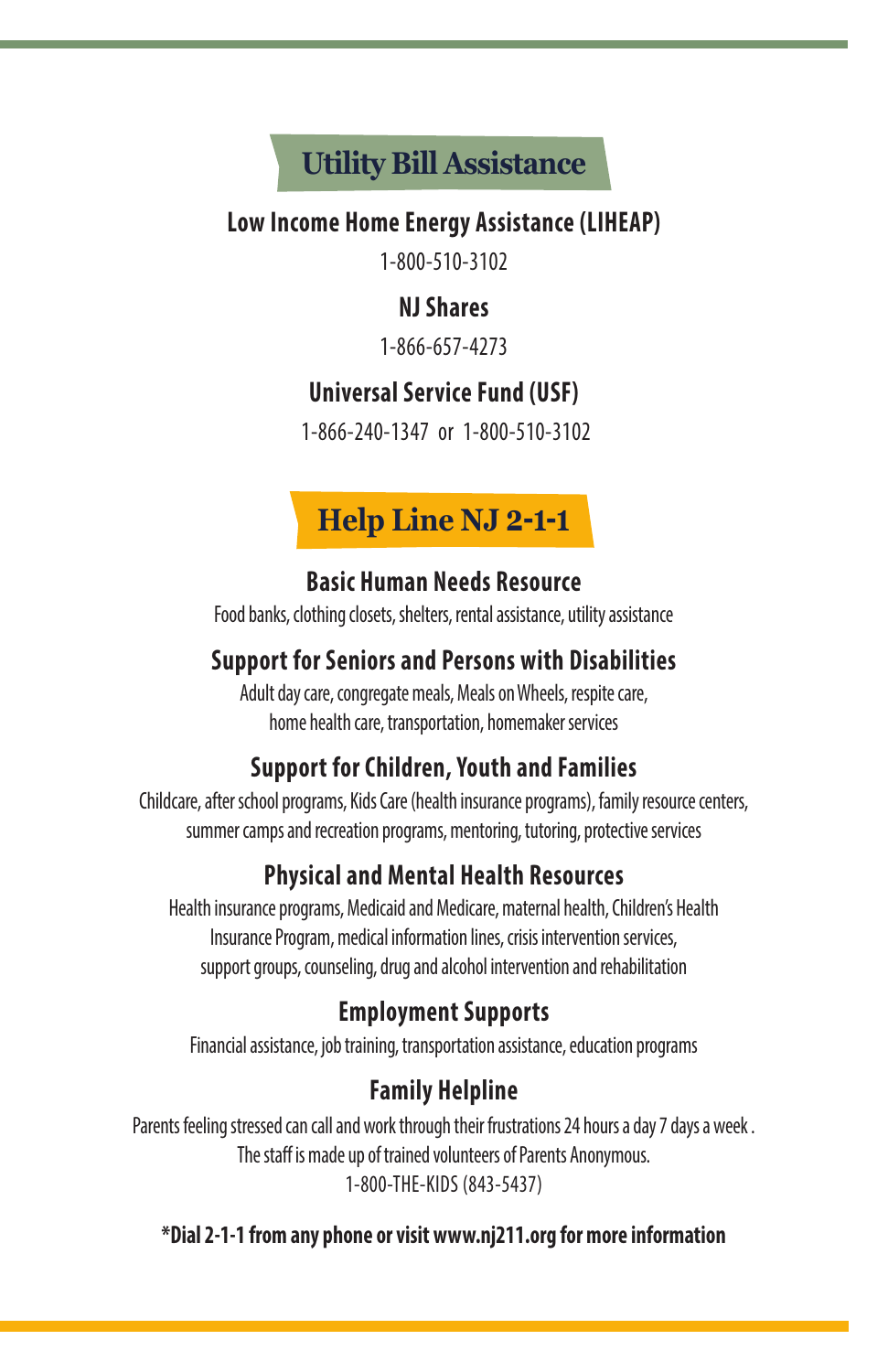## **Directory of Post Adoption/Kinship Legal Guardian Counseling Service Agencies**

| Agency                                                                                                                                         | <b>Services</b>                                                                                                              | <b>Counties Served</b>                                                          |
|------------------------------------------------------------------------------------------------------------------------------------------------|------------------------------------------------------------------------------------------------------------------------------|---------------------------------------------------------------------------------|
| <b>Catholic Charities - Diocese of Newark</b><br><b>Family Resource Center</b><br>249 Virginia Ave.<br>Jersey City, NJ 07304<br>(201) 798-9900 | Pre and Post Counseling<br><b>Parent Education</b><br><b>Life Book Work</b><br><b>Educational Support</b><br>Advocacy        | Hudson                                                                          |
| <b>Children's Aid &amp; Family Services</b><br>76 South Orange Ave., Suite 209<br>South Orange, NJ 07079<br>(201) 740-7124                     | Pre and Post Counseling<br><b>Parent Education</b><br>Life Book Work<br><b>Educational Support</b><br>Advocacy               | <b>Bergen</b><br><b>Fssex</b><br>Passaic                                        |
| <b>Children's Home Society of New Jersey</b><br>635 South Clinton Ave.<br>Trenton, NJ 08611<br>$(609) 695 - 6274$                              | Pre and Post Counseling<br><b>Parent Education</b><br>Life Book Work<br><b>Educational Support</b><br>Advocacy               | <b>Hunterdon</b><br>Mercer<br>Middlesex<br><b>Monmouth</b><br>Ocean<br>Somerset |
| <b>Family &amp; Children's Services</b><br>40 North Ave.<br>Elizabeth, NJ 07208<br>(908) 352-7474                                              | <b>Pre and Post Counseling</b><br><b>Parent Education</b><br><b>Life Book Work</b><br><b>Educational Support</b><br>Advocacy | Middlesex<br><b>Suburban Essex</b><br>Union                                     |
| <b>Family Guidance of Warren County</b><br>492 Route 57 West<br>Washington, NJ 07882<br>$(908) 689 - 1000$                                     | <b>Pre and Post Counseling</b><br><b>Parent Education</b><br><b>Life Book Work</b><br><b>Educational Support</b><br>Advocacy | Warren                                                                          |
| <b>Family Intervention Services</b><br>655 Broadway<br>Paterson, NJ 07514<br>(973) 523-0089                                                    | Pre and Post Counseling<br><b>Parent Education</b><br><b>Life Book Work</b><br><b>Educational Support</b><br>Advocacy        | Passaic                                                                         |

Respite only for families currently receiving counseling services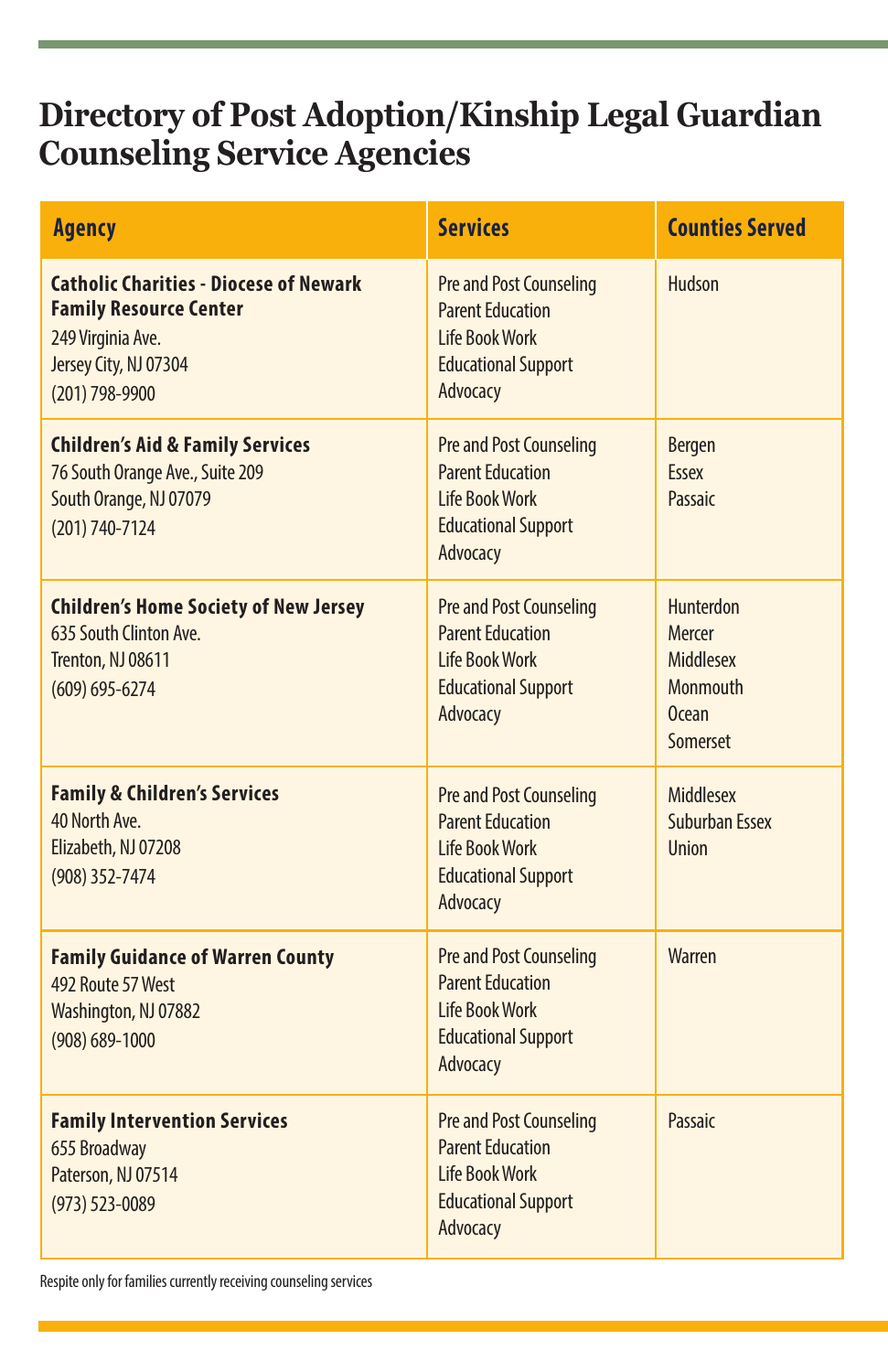| <b>Agency</b>                                                                                                                                      | <b>Services</b>                                                                                                                                        | <b>Counties Served</b>                                                                                               |
|----------------------------------------------------------------------------------------------------------------------------------------------------|--------------------------------------------------------------------------------------------------------------------------------------------------------|----------------------------------------------------------------------------------------------------------------------|
| <b>Family Intervention Services</b><br>20 Vanderhoof Ave.<br>Rockaway, NJ 07866<br>$(973) 586 - 5243$                                              | <b>Pre and Post Counseling</b><br><b>Parent Education</b><br>Life Book Work<br><b>Educational Support</b><br>Advocacy                                  | <b>Morris</b>                                                                                                        |
| <b>Family Intervention Services</b><br>376 Lafayette Road, Suite 200<br>Sparta, NJ 07871<br>(973) 940-0105                                         | Pre and Post KLG<br><b>Therapy</b><br><b>Parent Education</b><br>Life Book Work<br><b>Educational Support</b><br>Advocacy                              | <b>Sussex</b>                                                                                                        |
| <b>Family Intervention Services</b><br>86 South Harrison St.<br>East Orange, NJ 07018<br>$(973)$ 324-7880                                          | <b>Pre and Post Counseling</b><br><b>Parent Education</b><br><b>Life Book Work</b><br><b>Educational Support</b><br>Advocacy                           | <b>Fssex</b>                                                                                                         |
| <b>Robins' Nest</b><br>42 South Delsea Dr.<br>Glassboro, NJ 08028<br>(856) 881-8689                                                                | Pre and Post Counseling<br><b>Parent Education</b><br><b>Life Book Work</b><br><b>Educational Support</b><br>Advocacy                                  | <b>Atlantic</b><br><b>Burlington</b><br>Camden<br><b>Cape May</b><br><b>Cumberland</b><br>Gloucester<br><b>Salem</b> |
| <b>Twin Oaks Integrated Care</b><br>175-12 Route 70<br>Medford, NJ 08055<br>$(609)$ 953-5714<br>Fax: (609) 953-5483                                | <b>Pre and Post Counseling</b><br><b>Parent Education</b><br>Life Book Work<br><b>Educational Support</b><br>Advocacy                                  | <b>Atlantic</b><br>Camden<br>Gloucester<br>Salem<br><b>Burlington</b><br><b>Cumberland</b>                           |
| <b>Youth Consultation Services:</b><br><b>Bridge Program</b><br>60 Evergreen Pl.<br>East Orange, NJ<br>(973) 395-0801 x 415<br>Fax: (973) 482-2870 | <b>Adoptive Families Only</b><br><b>Pre and Post Counseling</b><br><b>Parent Education</b><br>Life Book Work<br><b>Educational Support</b><br>Advocacy | <b>Essex</b>                                                                                                         |